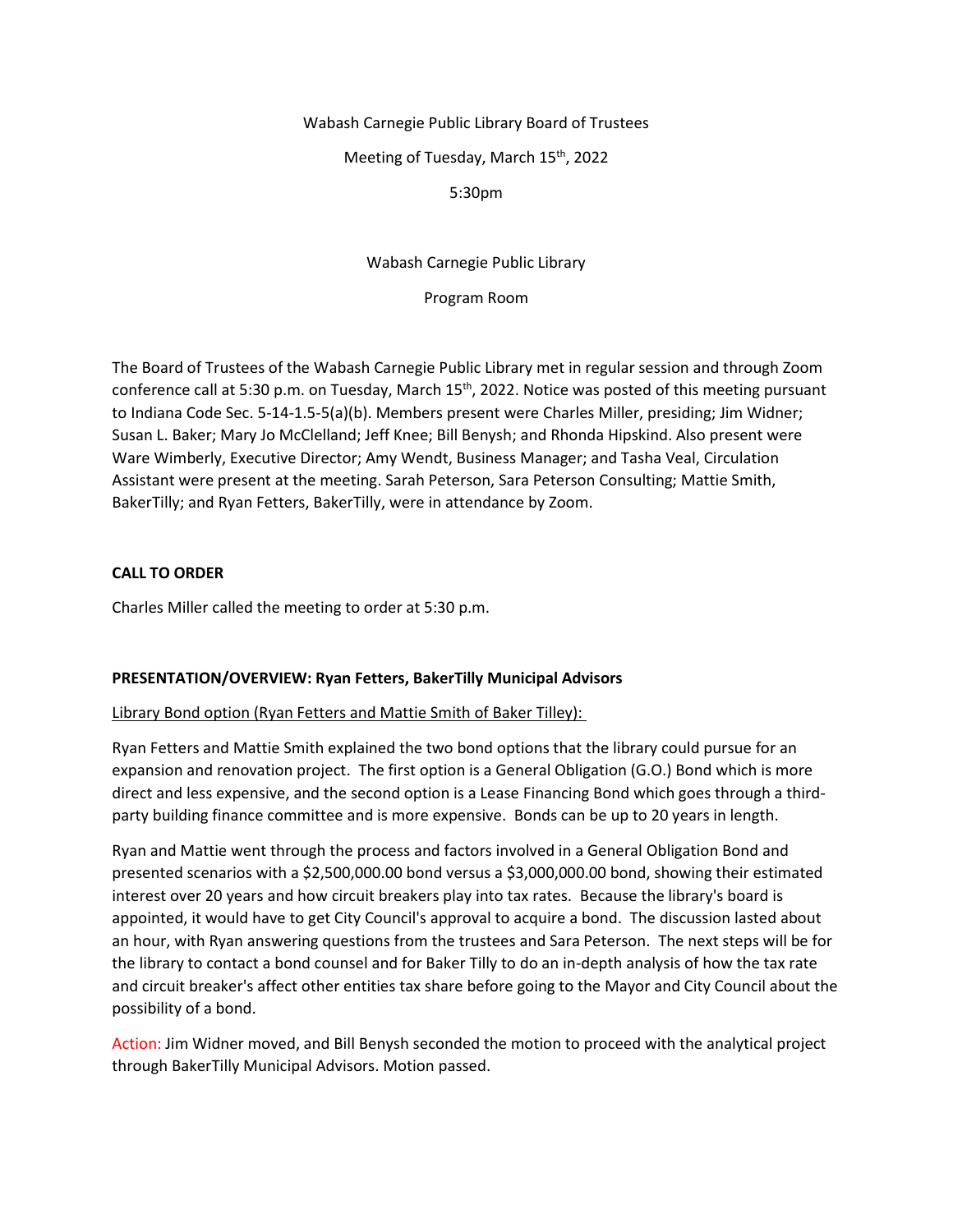*Board of Trustees – Minutes - March 15th, 2022 – p.2*

## **CONSENSUS AGENDA**

The Consensus Agenda was presented. There was some discussion on the Library I.Q. claim. Trustees appreciated the information on the utilization of Library I.Q. by library staff.

Action: Rhonda Hipskind moved, and Susan L. Baker seconded the motion to accept the Consensus Agenda. Motion passed.

## **PRESIDENT'S REPORT**

No report was given.

## **COMMITTEE REPORT**

No report was given.

#### **NEW BUSINESS**

#### Collection Development Policy

Ware presented a revised Collection Development Policy to the trustees. Because additional changes were made after the board packets were delivered, the trustees requested that the policy changes be tabled until the April meeting."

Action: Susan L. Baker moved, and Bill Benysh seconded to table the Collection Development Policy review for the next Board meeting. Motion passed.

## Library Borrower's Policy

The trustees and Ware reviewed the Library's Borrower's Policy. It is recommended that there be a change regarding the Teacher's Classroom Card and that eligibility starts at pre-k through Grade 12. The current policy is limited to Kindergarten through Grade 12. Trustees discussed the change to start eligibility at Pre-k, and the change was approved.

Action: Bill Benysh moved, and Rhonda Hipskind seconded to approve the motion to approve the proposed revised Library Borrower's policy. Motion passed.